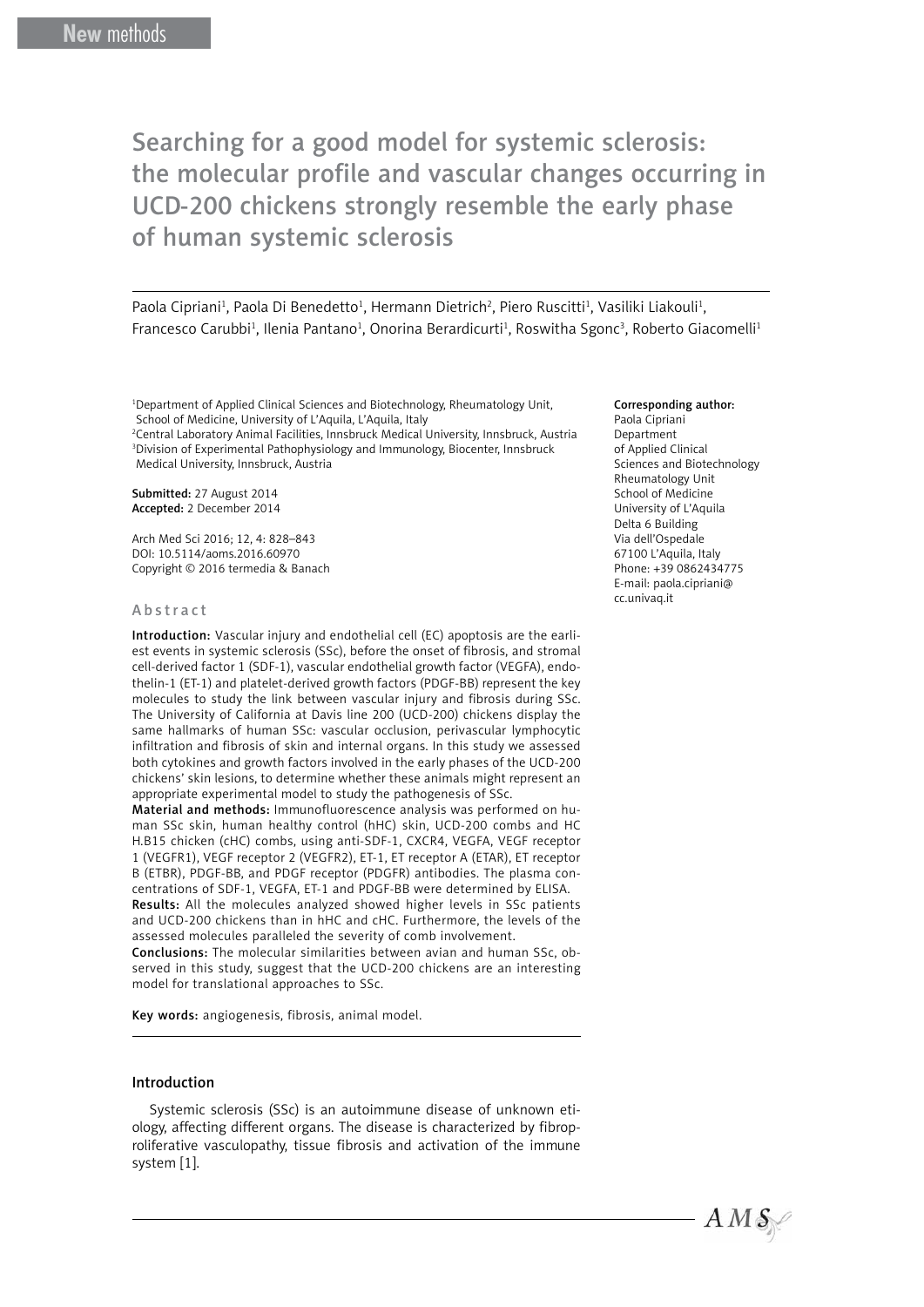The vasculopathy occurs early in the disease and precedes the onset of fibrosis. The vascular damage is the primary event leading to progressive capillary loss. However, despite the severe hypoxia and elevated levels of pro-angiogenic molecules, adaptive angiogenesis is largely defective in SSc. Endothelial cell (ECs) and pericytes (Ps) are the main players of formation, remodeling and maintenance of the vascular bed. During SSc, impaired interplay between ECs and Ps might induce a perturbation of vascular repair, leading to a phenotypic switch of Ps toward myofibroblasts [2]. Several molecules are involved in the control and modulation of P/EC interactions, such as stromal cell-derived factor 1 (SDF-1), vascular endothelial growth factor (VEGF), tumor growth factor (TGF)-β1, endothelin-1 (ET-1) and platelet-derived growth factors (PDGF-BB), and all of these may be considered as key molecules to study the link between vascular injury and fibrosis, during SSc [3].

Although in the last years many of these mechanisms have been evaluated, little is known about the earlier pathogenetic steps of SSc, triggering the transition from vascular damage to a fibrotic process, and a translational approach is strongly needed to address this topic.

UCD-200 chicken is the only animal model displaying all the hallmarks of human SSc, i.e. vascular occlusion, severe perivascular lymphocytic infiltration of skin and viscera, fibrosis of skin and internal organs, antinuclear antibodies, and distal polyarthritis [4, 5]. These chickens spontaneously develop an inherited scleroderma-like disease with an initial inflammatory stage, 1–3 weeks after hatching, prominently in the comb, evolving to fibrosis with accumulation of types I, III, and VI collagen, in the affected tissues. Alterations start in the skin within the first week after hatching and then rapidly extend to internal organs, and 90% of the birds are afflicted at the age of 5 weeks [6].

In this study we assessed, in the comb lesions of this experimental avian model, SDF-1/CXCR4, VEGFA/VEGF receptors, ET-1/ET receptors and PDGF-BB/PDGFR axes, to evaluate their potential involvement. We found that UCD-200 chickens display the same angiogenic impairment, associated with up-regulation of the pro-fibrotic molecules, mirroring the results of SSc patients. On these bases, since the very early stages of SSc and its pre-symptomatic period are still largely unknown, generally evading medical assessment, the UCD-200 chickens might represent an appropriate translational model, to investigate the early events of avian disease, and possibly identify potential targetable biomarkers to translate to human SSc.

# Material and methods

# Patients and skin biopsies

After approval of San Salvatore University Hospital ethics committee and written informed consent from patients, full-thickness skin biopsies were obtained from the involved forearm skin (skin score 1/2 at the biopsy site) of 10 SSc patients with the diffuse cutaneous form, of recent onset (disease duration less than 3 years calculated since the first non-Raynaud's symptom of SSc) [7, 8]. Demographic and clinical characteristics of the patients are shown in Table I.

Table I. Clinical and demographic features of the 10 early diffuse SSc patients

| Gender/age<br>[years] | Year of SSc<br>onset/disease<br>duration at skin<br>biopsy [years] | MRSS/<br>score at<br>skin biopsy | Autoantibodies | Lung<br>involvement<br><b>HRCT/PFT</b> | Heart<br>involvement/<br>scleroderma<br>renal crisis | Raynaud's<br>phenomenon/<br>digital ulcers |
|-----------------------|--------------------------------------------------------------------|----------------------------------|----------------|----------------------------------------|------------------------------------------------------|--------------------------------------------|
| F/46                  | 2010/2                                                             | 12/2                             | ANA/Scl-70     | Normal/normal                          | Normal/no                                            | Yes/no                                     |
| F/21                  | 2009/3                                                             | 13/1                             | ANA/Scl-70     | Normal/normal                          | Normal/no                                            | Yes/yes                                    |
| F/31                  | 2011/1                                                             | 13/2                             | ANA/Scl-70     | Normal/normal                          | Normal/no                                            | Yes/yes                                    |
| F/36                  | 2010/2                                                             | 11/2                             | ANA/Scl-70     | Normal/normal                          | PAH/no                                               | Yes/yes                                    |
| M/20                  | 2010/2                                                             | 11/1                             | ANA/Scl-70     | Normal/normal                          | Normal/no                                            | Yes/no                                     |
| F/41                  | 2010/2                                                             | 15/2                             | ANA/Scl-70     | Normal/normal                          | Normal/no                                            | No/no                                      |
| F/30                  | 2010/2                                                             | 10/1                             | ANA/Scl-70     | Normal/normal                          | Normal/no                                            | Yes/no                                     |
| F/21                  | 2010/2                                                             | 09/1                             | ANA/Scl-70     | Normal/normal                          | Normal/no                                            | Yes/no                                     |
| F/31                  | 2009/3                                                             | 14/1                             | ANA/Scl-70     | Normal/normal                          | Normal/no                                            | Yes/no                                     |
| F/42                  | 2009/3                                                             | 16/2                             | ANA/Scl-70     | Fibrosis/normal                        | Normal/no                                            | Yes/no                                     |

*MRSS – modified Rodnan skin thickness score (maximum possible score 51), HRCT – high-resolution computed tomography, PFT – pulmonary function test, ANA – antinuclear antibodies, ACA – anti-centromere antibodies, Scl-70 – anti-topoisomerase, PAH – pulmonary arterial hypertension.*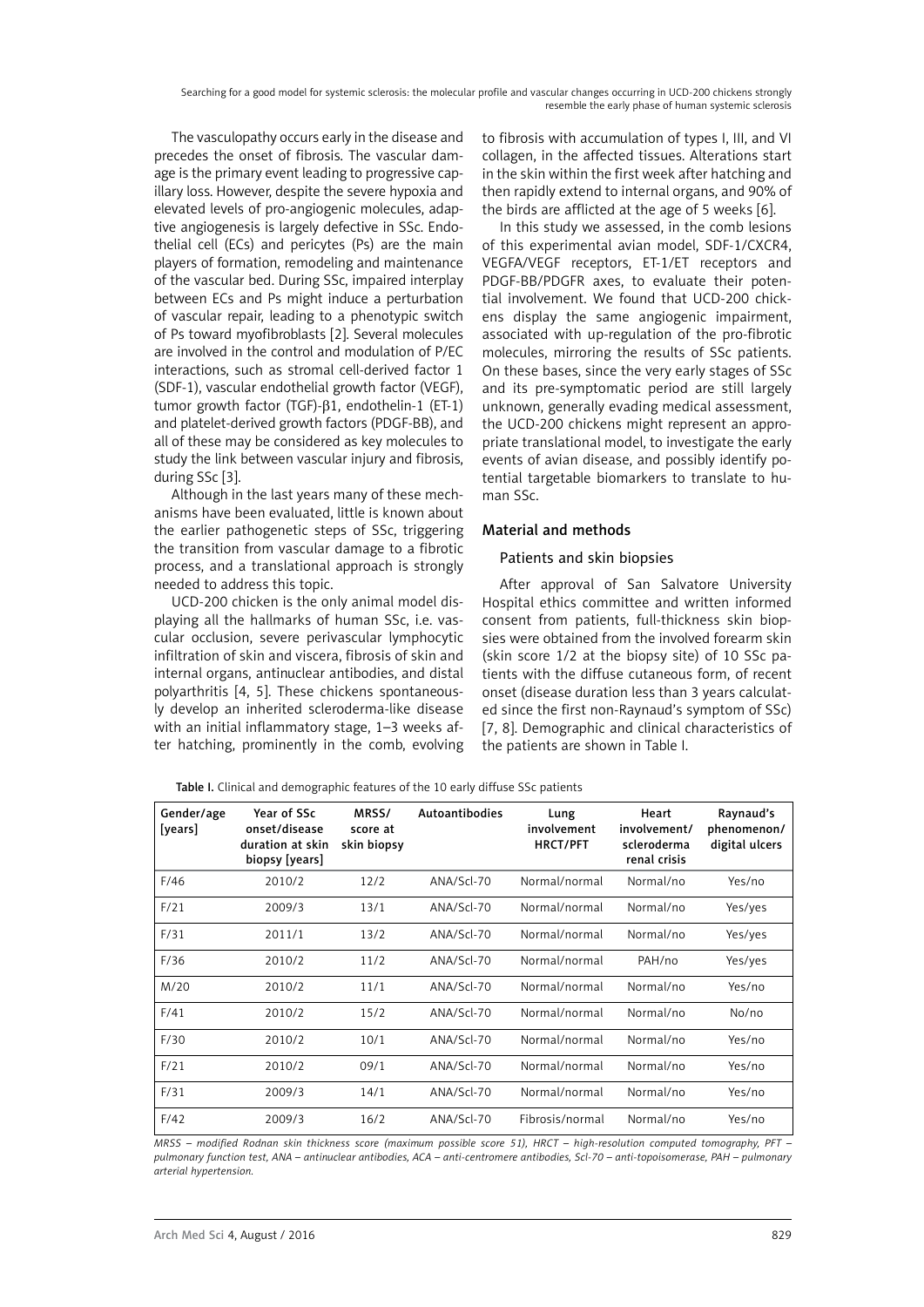Due to the short half-life of the drugs used, patients discontinued oral vasodilators and intravenous prostanoids at least 1 week before biopsies. None took corticosteroids or immunosuppressive agents.

Skin samples from the same forearm region of age- and sex-matched healthy donors who underwent surgical treatment for trauma were obtained. For IF, the specimens were fixed in 10% buffered formalin, dehydrated in graded alcohol series, and embedded in paraffin.

# Animals

UCD-200 chickens and the healthy control chickens H.B15 were bred and maintained at the Central Laboratory Animal Facilities of Innsbruck Medical University. Breeding, housing, and collection of tissue samples were in accordance with the Animal Experiment Directive of the European Union (Directive 2010/63 EU) and the Austrian law on animals used for experimental purposes (Tierversuchsgesetz, BGBL I Nr. 501/1989 idF 2005 and BGBL I Nr. 114/2012).

Animals were sacrificed by cardiac exsanguination under Narkodorm anesthesia (Pentobarbital, CP-Pharma, Germany, 20 mg/kg *i.v.*). Combs were taken from 10 UCD-200 chickens with erythema of the comb, 10 with edema, and 10 with beginning necrosis at 1-2 weeks of age. Combs were also taken from 10 age-matched H.B15 healthy control chickens (cHC). All tissue specimens were fixed in neutral buffered formalin for 24 h and then embedded in paraffin.

#### Immunofluorescence

The immunofluorescence analysis was performed on paraffin sections (thickness 3 µm) using anti-von Willebrand factor (vWF), smooth-muscle actin- $\alpha$  ( $\alpha$ -SMA), S100A4, SDF-1, CXCR4, VEG-FA165, VEGFR2, VEGFR1, ET-1, ETAR, ETBR, PDGF-BB and PDGFR antibodies. Chicken cross-reactive polyclonal antibodies directed against human vWF (1 : 50, Dako, Denmark), α-SMA (1 : 20, Abcam, UK), S100A4 (1 : 20, Dako, Denmark), SDF-1 (1 : 50, Abcam, UK), CXCR4 (1 : 20, LSBio, USA), VEGFA (1 : 20, SIGMA, USA), VEGFR-1 and 2 (1 : 50, Santa Cruz, USA), ET-1 (1 : 50, SIGMA, USA), ETAR (1 : 50, Gene Tex, Germany), ETBR (1 : 20, Labome, USA), PDGF-BB (1 : 50, Bioss, USA) and PDGFR (1 : 50, Thermo Scientific, USA) were used due to the lack of specific anti-chicken antibodies.

Samples were successively stained with secondary antibodies (Alexa Fluor 488-conjugated and Alexa Fluor 555-conjugated, Invitrogen, USA) and counterstained using 4',6-diamidino-2-phenylindole (DAPI).

All antibodies and conjugates were diluted to predetermined optimal concentrations in phos-

phate buffered saline (PBS, pH 7.2)/1% IgG-free bovine serum albumin (BSA, Jackson ImmunoResearch Laboratories, Inc., USA).

Images were acquired using an Olympus BX53 fluorescence microscope.

# Enzyme-linked immunosorbent assay

The concentrations of VEGFA, PDGF-BB, ET-1 and SDF-1 released in plasma of SSc patients, hHC, UCD-200 and cHC were determined by enzyme-linked immunosorbent assay (ELISA), using antibodies showing chicken reactivity, according to the manufacturer's protocol (Mybiosource, California, USA). Individual measurements were done in triplicate and results were expressed as the median.

# Statistical analysis

GraphPad Prism 5.0 software was used for statistical analyses. Results are expressed as median (range). Due to the non-parametric distribution of our data, the Mann-Whitney *U* test was used as appropriate for analyses. Statistical significance was expressed by a *p*-value < 0.05.

# Results

# Perivascular fibroblasts in UCD-200 comb biopsies

Using vWF/ $\alpha$ -SMA double staining, which allows one to identify ECs and Ps respectively, we observed, in hHC skin (Figure 1 A) and in cHC combs (Figure 1 F), normally represented vessels, uniformly distributed in the intradermic area. By vWF/S100A4 double staining we noted that perivascular fibroblasts were normally present in the healthy skin of humans (Figure 1 B) and in the combs of avian controls (Figure 1 G).

In SSc skin biopsies, we observed higher fluorescence intensity of S100A4 expression compared with hHC skin (Figures 1 B and D). Quantitative analysis, performed using ImageJ software, showed that S100A4 staining was significantly higher in SSc skin compared with hHC (\*\*\**p* < 0.0001) (Figure 1 E).

The biopsies of combs derived from UCD-200 with erythema (Figure 1 H) did not show any difference in either density or vessel morphology compared with those of cHC samples (Figure 1 F); in contrast, in edematous combs, the vessel appeared dilated (Figure 1 J) and, finally, in necrotic combs, marked rarefaction of vessels was observed (Figure 1 L). As regards perivascular fibroblasts, the S100A4 staining showed higher fluorescence intensity in all UCD-200 samples compared with cHC combs (Figures 1 G, I, K, M). Quantitative analysis showed that S100A4 staining significantly increased in parallel with the se-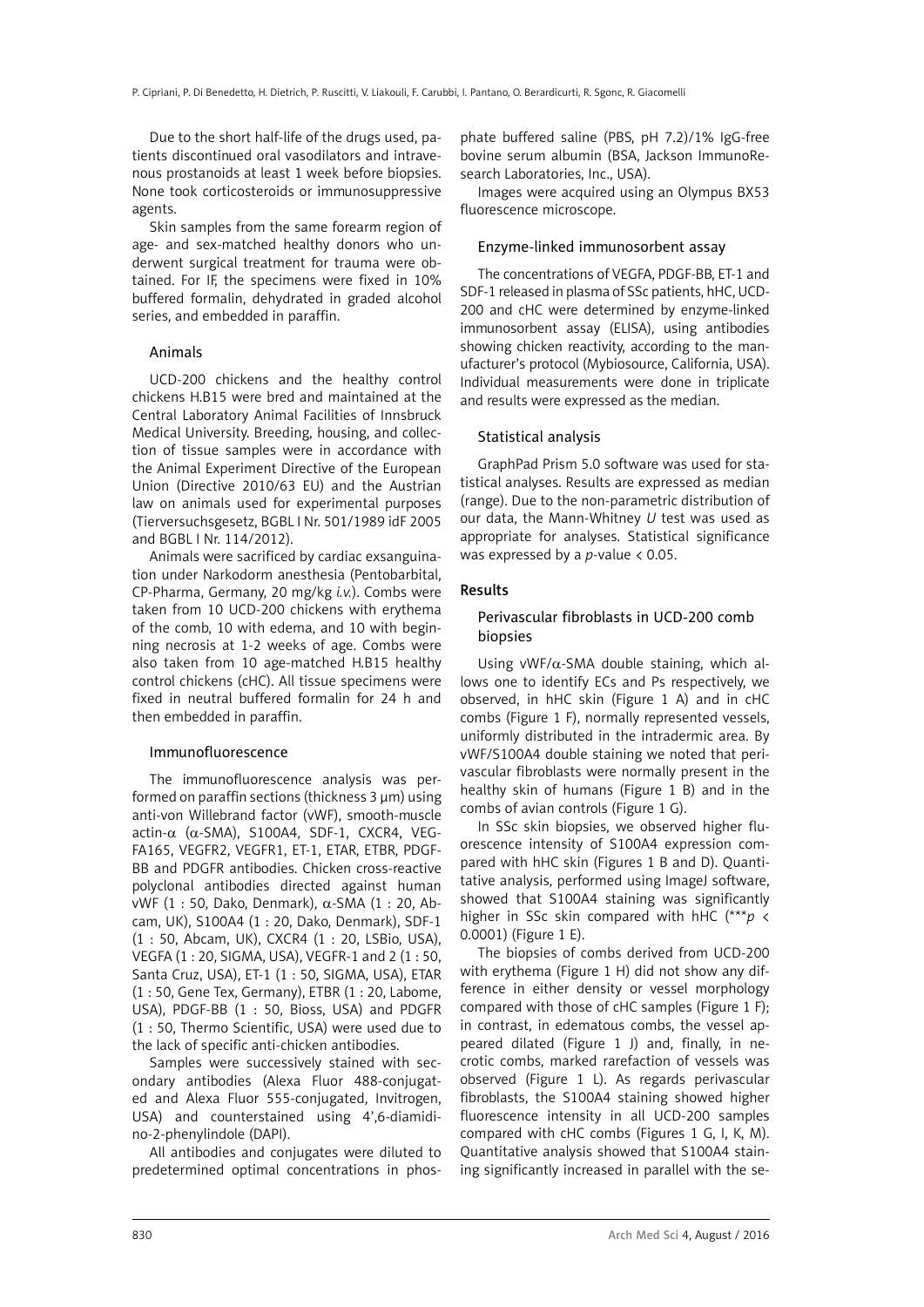Vecrosis



α-SMA (red) double staining in hHC (A) and SSc (C) skin. No difference in the vessels' structure and distribution may be observed. F, H, J, L – Photomicrographs of vWF (green)/ α-SMA (red) double staining in cHC (F) and UCD-200 in erythematous (H), edematous (J) and necrotic (L) conditions. The samples of combs derived from UCD-200 with erythema showed a number and a morphology of vessels comparable to cHC vessels, whereas in edematous combs, the vessels appeared dilated and in necrotic combs marked rarefaction of vessels was observed. B, D – Photomicrographs of vWF (green)/S100A4 (red) double staining in hHC (B) and SSc skin (D). G, I, K, M – Photomicrographs of vWF (green)/S100A4 (red) double staining in cHC (G) and UCD-200 in erythematous (I), edematous (K) and necrotic ( M) conditions. Perivascular fibroblasts showed higher expression of S100A4 in all UCD-200 samples, increasing with disease progression, compared with cHC combs. E, N – Densitometric analysis of the immunofluorescence intensity for human (E) and chicken S100A4 (N). Each open square (  $\Box$ ) represents the value of both one hHC and one cHC; each solid square (  $\Box$ ) represents the value of one SSc patient and one UCD-200 respectively. Our results are expressed as median (range) of the immunofluorescence optical density (arbitrary units), which was performed using ImageJ software (NIH, Bethesda, Maryland, USA). (E) As shown in the figure, significantly higher optical immunofluorescence of S100A4 was observed when the values of SSc patients were compared with hHC (\*\*\**p* < 0.0001). N – Significantly higher optical immunofluorescence of S100A4 was observed when the values of UCD-200 samples were compared with cHC. Furthermore, a progressive significant increase of the optical density was observed in parallel with the severity of comb involvement (erythema vs. edema: \*\*\**p* < 0.0001; edema vs. necrosis: \**p* = 0.0002)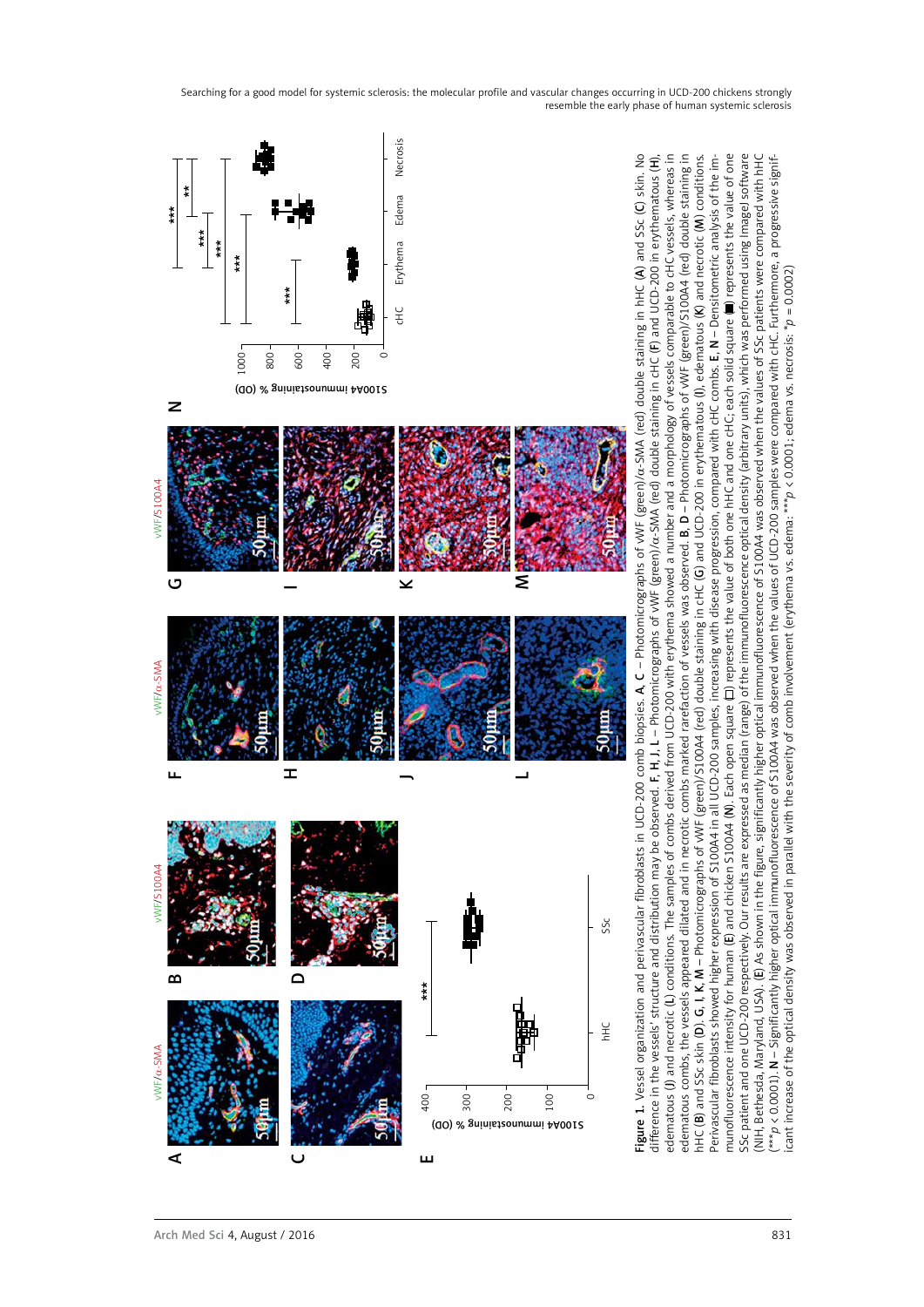verity of the disease (\*\**p* = 0.0002; \*\*\**p* < 0.0001) (Figure 1 N).

#### Angiogenic molecules in UCD-200 combs

The SDF-1 and CXCR4 expression in SSc skin (Figures 2 D, E, F) was significantly higher than the expression in hHC skin (Figures 2 A, B, C). Quantitative analysis performed using ImageJ software showed that in SSc skin the expression of both SDF-1 and CXCR4 was significantly higher than in hHC skin (\*\*\**p* < 0.0001) (Figures 2 G, H).

In the cHC combs, weak constitutive expression of SDF-1 (Figure 2 I) and CXCR4 (Figure 2 J) was observed in ECs and pericytes of dermal vessels and in fibroblasts.

In combs from UCD-200 chickens, at the erythematous stage of disease, the number of SDF-1+/CXCR4+ cells (Figures 2 L, M, N) was similar to that of healthy controls (Figures 2 I, J, K). The number of total SDF-1+/CXCR4+ cells was increased in the combs of chickens with edema (Figures 2 O, P, Q) and at the ischemic stage (Figures 2 R, S, T). Quantitative analysis in UCD-200 showed that the SDF-1 and CXCR4 expression significantly increased in parallel with the severity of the disease (\*\**p* = 0.0002; \*\*\**p* < 0.0001) (Figures 2 U, V).

As regards VEGFA and VEGFR2/VEGFR1 expression, these molecules were weakly constitutively expressed in hHC skin (Figures 3 A1–6). Both VEGFA and VEGFR expression was strongly increased in the SSc skin (Figures 3 B1–6), and the quantitative analysis confirmed that, in SSc skin, the expression of the VEGFA/VEGFR2/VEGFR1 axis was significantly higher than hHC skin (\*\*\**p* < 0.0001) (Figures 3 C, D, E).

The same molecules were constitutively expressed in cHC combs (Figures 3 F1–6). Both VEGFA and VEGFR expression was strongly increased in the edematous and in the necrotic combs of UCD-200 (Figures 3 H1–6 and Figures 3 I1–6). Mirroring the results obtained with SDF-1/CXCR4 staining, quantitative analysis showed that, in UCD-200, the increase of the VEGFA/VEGFR2/VEGFR1 axis correlated with the severity of lesions (\*\**p* = 0.0002; \*\*\**p* < 0.0001) (Figures 3 J, K, L).

#### ET-1/ETAR/ETBR assessment in UCD-200 combs

The ET-1, ETAR and ETBR staining showed a weak constitutive expression in hHC skin (Figures 4 A1–6). In SSc skin (Figures 4 B1–6), the ET-1 and ETR expression was significantly higher than in hHC-skin. Quantitative analysis showed that, in SSc skin, the ET-1/ETAR/ETBR axis was significantly higher than in hHC skin (\*\*\**p* < 0.0001) (Figures 4 C, D, E).

In cHC combs (Figures 4 F1–6), ET-1, ETAR and ETBR were constitutively expressed. In the erythematous phases of the avian disease, we found an increase of both ET-1 and ETR expression in vascular cells and in perivascular fibroblasts of UCD-200 (Figures 4 G1–6). In both the edematous (Figures 4 H1–6) and necrotic phase (Figures 4 I1–6), the number of ET-1+ and ETR+ cells increased progressively. Quantitative analysis showed that, in UCD-200, the increase of the ET-1/ETAR/ETBR axis correlated with the severity of lesions (\**p* = 0.0004; \*\**p* = 0.0002; \*\*\**p* < 0.0001) (Figures 4 J, K, L).

# PDGF-BB/PDGFR assessment in UCD-200 combs

In the hHC skin, constitutive weak expression of both PDGF-BB and PDGFR was observed (Figures 5 A–C). Of note, in SSc skin (Figures 5 D–F), we observed significantly higher PDGF-BB and PDGFR expression than in hHC skin. Quantitative analysis mirrored the results obtained with SDF-1/ CXCR4 staining (Figures 5 G, H).

The PDGF-BB/PDGFR double staining, in cHC comb biopsies, showed that PDGF-BB was constitutively expressed in ECs of vessels and PDG-FR was expressed in Ps and fibroblasts (Figures 5 I–K). In UCD-200 combs characterized by erythema, both PDGF-BB and PDGFR expression was comparable with cHC expression (Figures 5 L–N). We observed a strong increase of both PDGF-BB and PDGFR expression in UCD-200 combs characterized by edema (Figures 5 O–Q) when compared with healthy chickens, and the increase of expression was significantly higher in necrotic combs when compared with the other phases of disease (Figures 5 R–T). Quantitative analysis revealed that, in UCD-200, the PDGF-BB/PDGFR axis significantly increased with the severity of the lesions (\*\**p* = 0.0002; \*\*\**p* < 0.0001) (Figures 5 U, V).

# SDF-1, VEGFA, ET-1 and PDGF-BB plasma concentration in UCD-200

Using human and chicken ELISA kits, we evaluated plasma concentrations of VEGFA, SDF-1, PDGF-BB and ET-1.

There was no statistically significant difference in SDF-1 plasma concentration among the investigated groups [Human SDF-1 ng/ml: 2.4 (2.2–2.5) in hHC; 3.0 (2.3–3.8) in SSc; chicken SDF-1 ng/ ml: 3.5 (1.4–6.3) in cHC; 4.25 (1.5–6.3) in UCD-200 with erythema; 3.3 (1.5–6.3) in UCD-200 with edema; 1.7 (0.9–6.3) in UCD-200 with necrosis, *p* = NS] (Figures 6 A, B). The VEGFA (Figure 6 C) and PDGF-BB (Figure 6 G) levels in SSc plasma were significantly higher than in hHC [Human VEGFA ng/ml: 111.5 (100.0–132.0) in hHC vs. 417.00 (403.0– 453.0) in SSc; *p* < 0.0001. Human PDGF-BB pg/ml: 2163 (2013–2433) in hHC vs. 2826 (2763–2877) in SSc; *p* = 0.0001]. As regards chicken plasma val-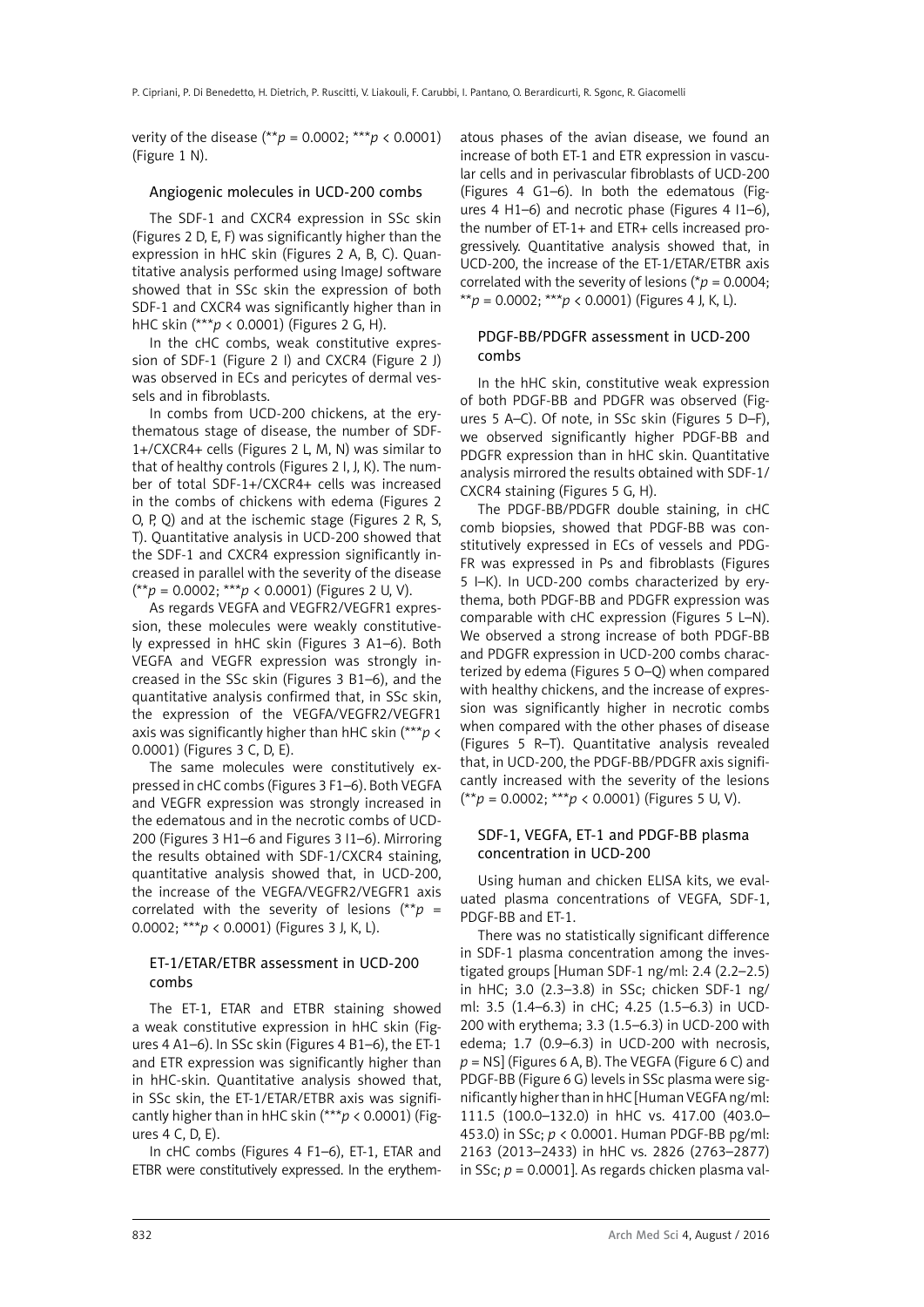Figure 2. Expression of SDF-1 and CXCR4 in UCD-200 comb biopsies. A–F – Immunofluorescence sion of SDF-1 and CXCR4 was strongly increased in SSc patients. I–T – Immunofluorescence staining for SDF-1 (green), CXCR4 (red) and their MERGED, in cHC (I-K) and in UCD-200 with erythema (L–N), edema (O–Q) and necrosis (R–T). SDF-1 and CXCR4 were observed in ECs and pericytes of dermal vessels and in fibroblasts. Their increased expression paralleled the severity of comb lesions. G, H, U, **V** – Densitometric analysis of the immunofluorescence intensity for human SDF-1 (G), human CXCR4 (H), chicken SDF-1 (U) and chicken CXCR4 (V). Each open square ( $\square$ ) represents the value of both spectively. Our results are expressed as median (range) of the immunofluorescence optical density (arbitrary units). Significantly higher SDF-1 and CXCR4 expression was observed in SSc patients than served between cHC and the UCD-200 with erythema; however, a significant difference was observed when UCD-200 with erythema were compared with the other 2 groups, paralleling the severity of comb involvement (SDF-1, erythema vs. edema: \*\**p* = 0.0002; edema vs. necrosis: \*\*\**p* < 0.0001. H), chicken SDF-1 (U) and chicken CXCR4 (V). Each open square  $\Box$  represents the value of both hHC and 1 cHC; each solid square ( ) represents the value of 1 SSc patient and 1 UCD-200 rearbitrary units). Significantly higher SDF-1 and CXCR4 expression was observed in SSc patients than served between cHC and the UCD-200 with erythema; however, a significant difference was observed when UCD-200 with erythema were compared with the other 2 groups, paralleling the severity of staining for SDF-1 (green), CXCR4 (red) and their MERGED, in hHC (A–C) and in SSc skin (D–F). Expres- $\sin$  of SDF-1 and CXCR4 was strongly increased in SSc patients. I–T – Immunofluorescence staining 1 hHC and 1 cHC; each solid square ( ) represents the value of 1 SSc patient and 1 UCD-200 repectively. Our results are expressed as median (range) of the immunofluorescence optical density in hHC (SDF-1, hHC vs. SSc: \*\*\**p* < 0.0001. CXCR4, hHC vs. SSc: \*\*\**p* < 0.0001). No difference was ob-Figure 2. Expression of SDF-1 and CXCR4 in UCD-200 comb biopsies.  $A$ -F - Immunofluorescence staining for SDF-1 (green), CXCR4 (red) and their MERGED, in hHC (**A–C**) and in SSc skin (**D–F**). Expresor SDF-1 (green), CXCR4 (red) and their MERGED, in cHC (I-K) and in UCD-200 with erythema (L–N) edema (O-Q) and necrosis (R-T). SDF-1 and CXCR4 were observed in ECs and pericytes of dermal  $\epsilon$ essels and in fibroblasts. Their increased expression paralleled the severity of comb lesions.  $G, H, U$  $I$  – Densitometric analysis of the immunofluorescence intensity for human SDF-1 (G), human CXCR4 \*\*\*p < 0.0001. CXCR4, hHC vs. SSc: \*\*\*p < 0.0001). No difference was obcomb involvement (SDF-1, erythema vs. edema:  $^{**}$  $p=0.0002$ ; edema vs. necrosis:  $^{***}$ p < 0.0001  $XCR4$ , erytherna vs. edema:  $*^{\star}\mathcal{p} = 0.0002$ ; edema vs. necrosis:  $^{***}\mathcal{p} < 0.0001$ ) CXCR4, erythema vs. edema: \*\**p* = 0.0002; edema vs. necrosis: \*\*\**p* < 0.0001) n hHC (SDF-1, hHC vs. SSc:



Searching for a good model for systemic sclerosis: the molecular profile and vascular changes occurring in UCD-200 chickens strongly resemble the early phase of human systemic sclerosis

Arch Med Sci 4, August / 2016 833

G

800

 $***$ 

**H** 

800

 $***$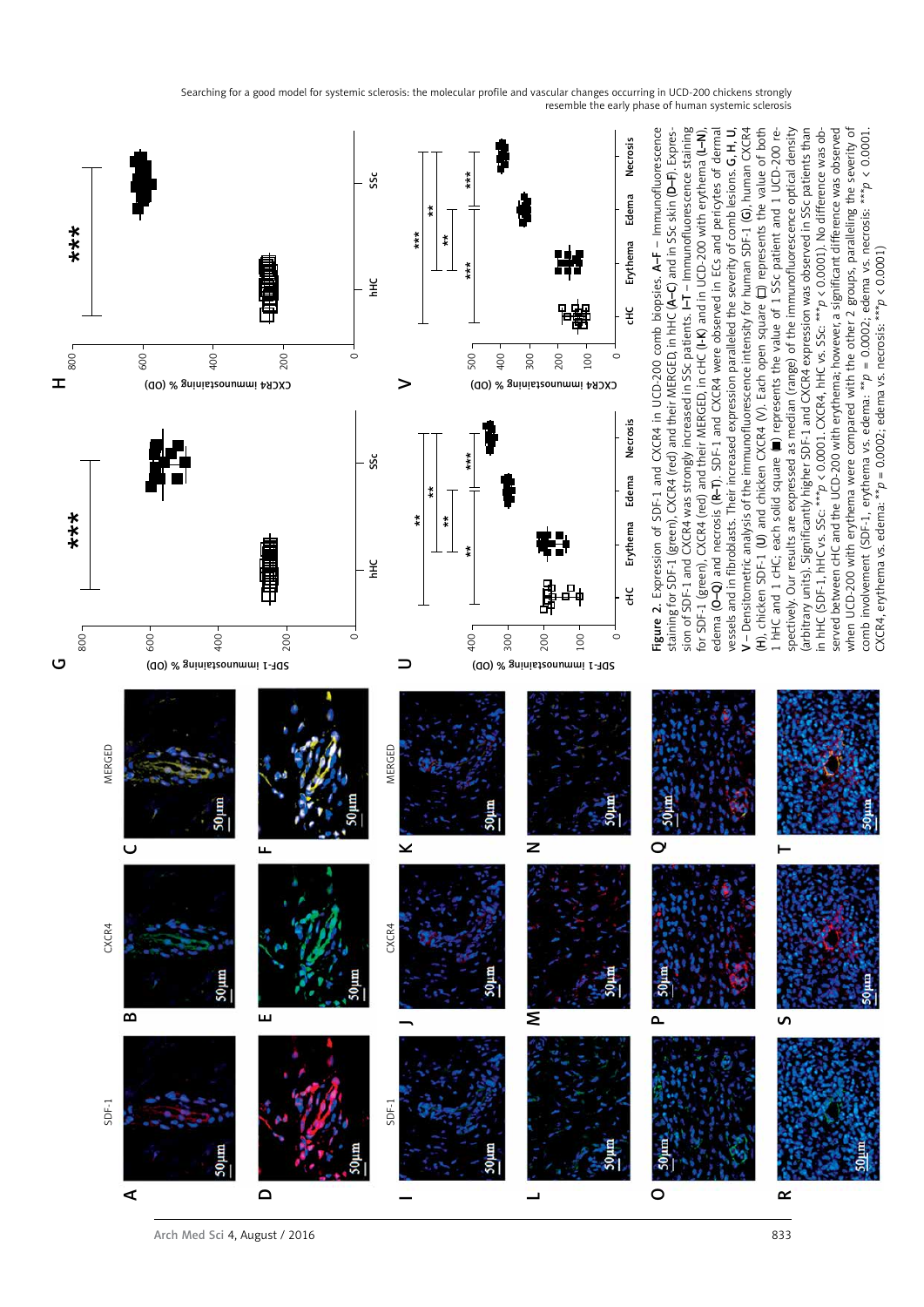ues, higher concentrations of VEGFA (Figure 6 D) and PDGF-BB (Figure 6 H) were found only in UCD-200 samples affected by edematous and necrotic stages, when compared with both the control chickens and the chickens with the erythematous stage [chicken VEGFA ng/ml: 28.5 (24.0–38.0) in cHC; 35.5 (24.0–45.0) in UCD-200 with erythema; 144.0 (125.0–175.0) in UCD-200 with edema; 197.5 (185.0–254.0) in UCD-200 with necrosis]; [chicken PDGF-BB pg/ml: 445.5 (324.0–600.0) in cHC; 589.0 (389.0–654.0) in UCD-200 with erythema; 1588.0 (1187.0–1923.0) in UCD-200 with edema; 2978.0 (2634.0–3765.0) in UCD-200 with necrosis]. The ET-1 (Figure 6 E) plasma concentration in SSc patients was significantly higher than in hHC [SSc ET-1 pg/ml: 1.1 (1.0–1.3) in hHC vs. 2.6 (2.2–2.8) in SSc; *p* < 0.0001]. ET-1 chicken plasma concentration (Figure 6 E) was significantly elevated in all UCD-200 samples, increasing with disease progression [chicken ET-1 pg/ml: 0.7 (0.5–0.9) in cHC; 1.8 (1.6–2.0) in UCD-200 with erythema; 4.1 (3.5–4.3) in UCD-200 with edema; 5.5 (5.0–6.1) in UCD-200 with necrosis] (Figure 6 F).

#### Discussion

Many efforts have been made, in the last years, by the scientific community to identify a good animal model to study the pathogenesis of SSc. Although many brilliant *in vivo* studies on different animal models have shown the ability of several drugs to temper the fibrotic process, until now, the translation of these data to the clinical setting, by interventional studies, has failed to demonstrate any consistent efficacy in ameliorating tissue fibrosis or modifying the evolution of human SSc [9].

This discrepancy raises the need to find an experimental model of the disease displaying all the hallmarks of human SSc, including organ manifestations [10, 11]. Nevertheless, given the awareness that SSc is more than a fibrotic condition, with a pivotal vascular involvement, animal models that recapitulate vasculopathy, inflammation and fibrotic reactions should be considered the 'reference points'.

In this setting, the UCD-200 chickens show microvascular damage with apoptosis of endothelial cells and microvascular occlusions, followed by prominent perivascular lymphocytic infiltration involving skin and viscera [12, 13]. Early phases of the animal disease include erythema, edema, and finally necrosis of the comb, thus mirroring Raynaud's phenomenon in SSc. Furthermore, pronounced skin fibrosis and thickening of different tissues may be observed. About 90% of the birds are afflicted by fibrosis of internal organs (notably esophagus, lung, kidney) at the age of 5 weeks [4].

Taken together, this sequence of vasculopathy, inflammation, and subsequent fibrosis suggests that the UCD-200 chickens may be considered a good model of human scleroderma, despite the fact that the avian disease shows an accelerated course compared with the human SSc. Of note, the vasculopathic and inflammatory stages of the human disease are absent in other animal models [14].

It must be pointed out that this avian model shows some specific difficulties, such as the breeding process and chickens' size, so doing the research with UCD-200 chickens is more expensive than with mice. Furthermore, tools to study signaling in an avian background are limited. Taken together, these problems may explain why the molecular basis of avian SSc-like disease pathogenesis is still unknown.

To better understand if this avian model could be considered a good model of human scleroderma, independent of the reported issues, we analyzed in UCD-200 chickens the behavior of several molecules, which are strongly impaired in human SSc and linked to its pathogenesis, aimed at identifying possible similarities between avian and human SSc. The biopsy specimens were obtained sequentially, when the UCD-200 chickens first showed erythema, subsequently edema and then necrosis in the comb [15].

Our data showed that in the edematous phase, dermal vessels were dilated, and we observed a progressive loss of vessels until the necrotic phase. Of note, in edematous biopsies the number of perivascular fibroblasts was significantly higher than in cHC, and the intensity of S100A4 increased progressively to reach the highest levels in the necrotic UCD-200 combs, when the avascular zone was present. Similarly, the SSc skin showed significantly higher S100A4 fluorescence intensity than hHC skin.

A key molecule in human SSc is SDF-1. It is a CXC chemokine that exerts its effect via the binding of CXCR4 [13], thus mediating the endothelial progenitor cells' mobilization and differentiation [16]. Interestingly, it was observed that SDF-1 acts locally within the hypoxic environment and stimulates direct differentiation of the recruited bone marrow cells into endothelial cells [17, 18]. SDF-1 is strongly expressed in ECs [19] and Ps [20] of vessels, and it has been suggested that SDF-1 detected in ECs may result from the uptake of SDF-1 released by surrounding cells such as Ps [21].

We previously found that SDF-1 and CXCR4 were up-regulated in the skin of patients with early (edematous) SSc, both in the diffuse and limited cutaneous forms, and they progressively decreased with the duration of the disease [19]. Mirroring these results, we found that SDF-1 and CXCR4 were strongly expressed in the skin of patients with diffuse SSc. Of note, in UCD-200, we noted higher expression of both SDF-1 and CXCR4 in vascular cells, when the disease was limited to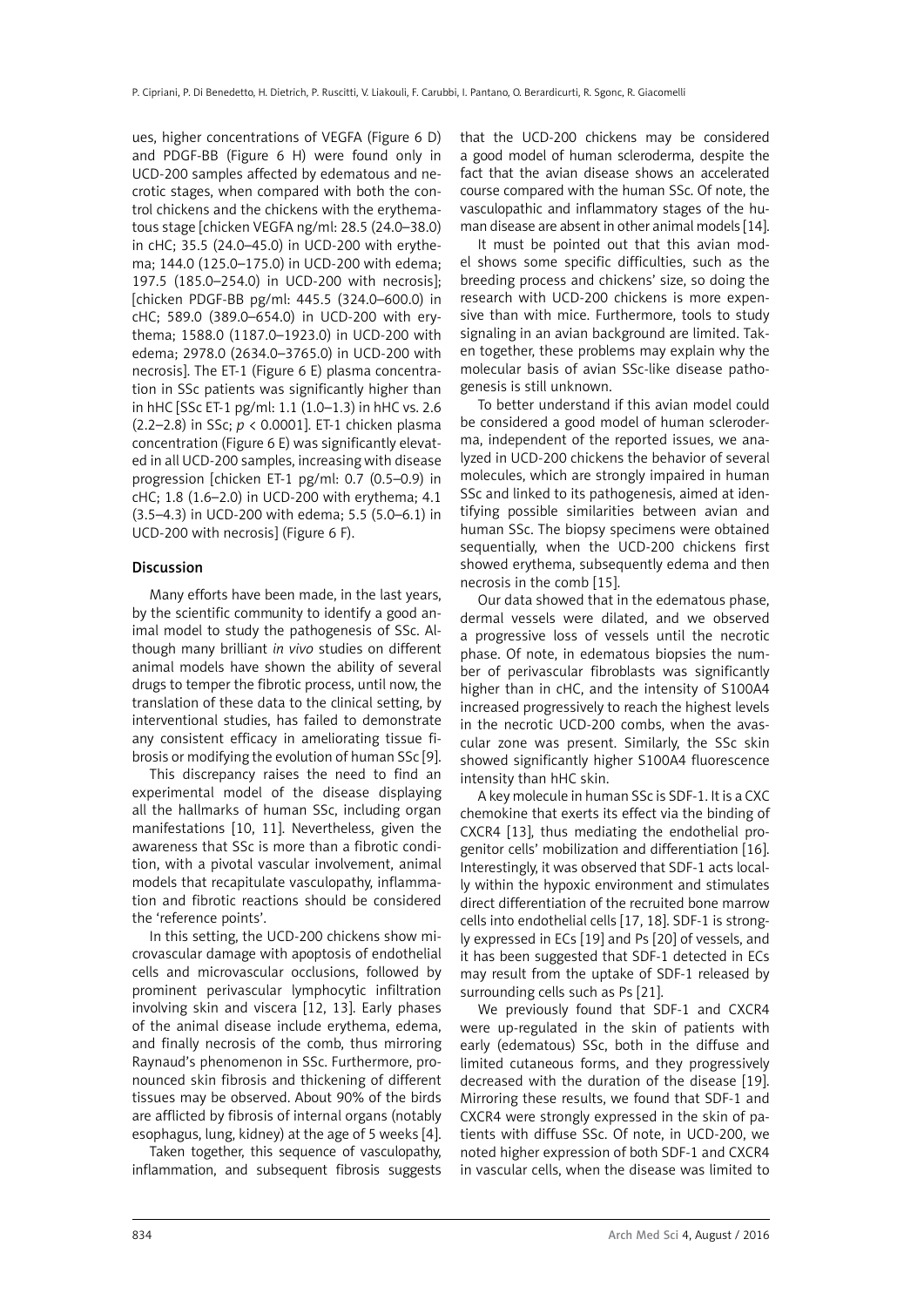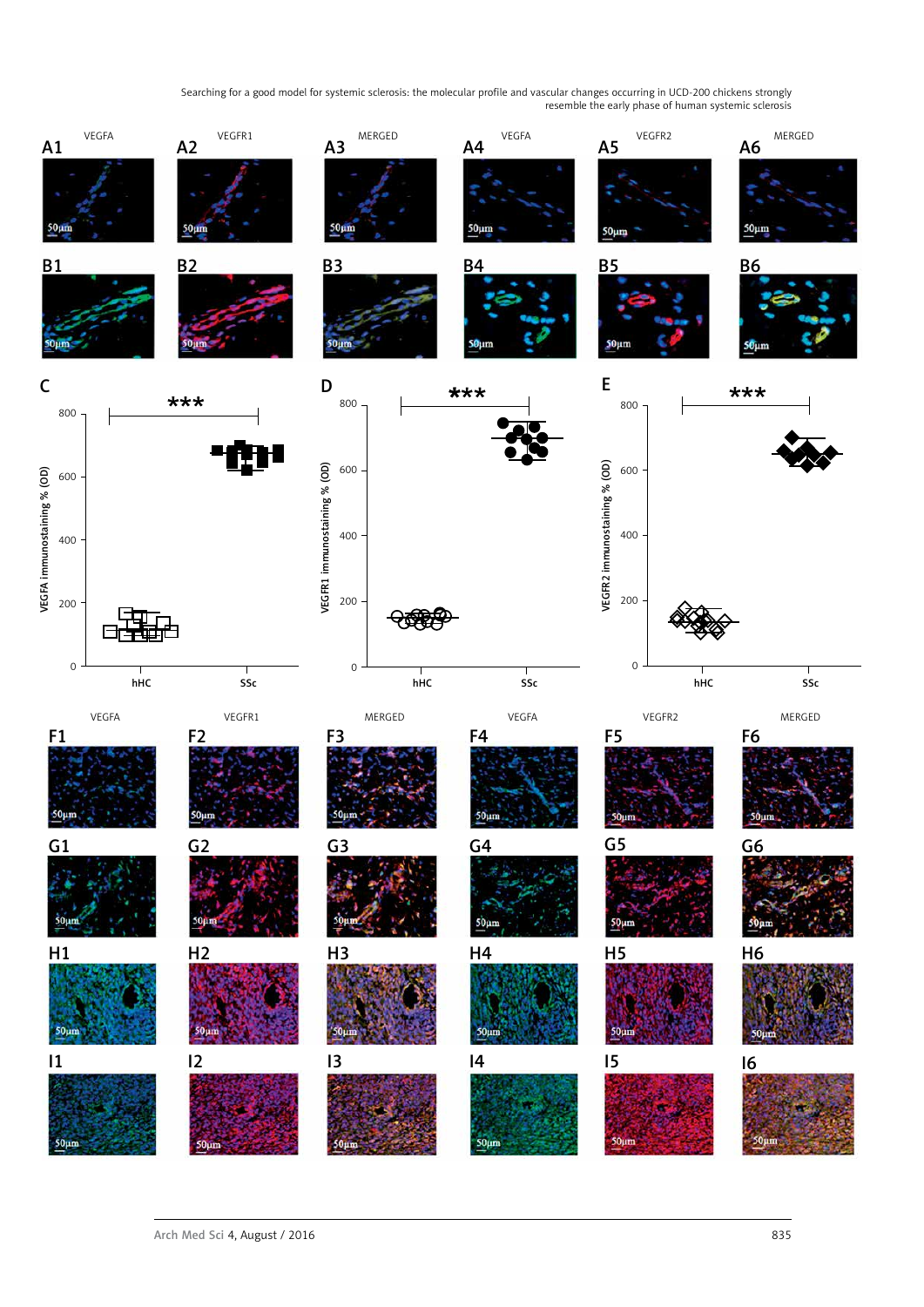

Figure 3. Expression of VEGFA, VEGFR1 and VEGFR2 in UCD-200 comb biopsies. A, B - This figure presents the staining of VEGFA (1), VEGFR1 (2), their MERGED (3) and the staining of VEGFA (4), VEGFR2 (5), their MERGED (6), in hHC (A) and in SSc (B) patients. Expression of both VEGFA and VEGFRs was considerably higher in SSc patients than in hHC. F, G, H, I - This figure presents the staining of VEGFA (1), VEGFR1 (2), their MERGED (3) and the staining of VEGFA (4), VEGFR2 (5), their MERGED (6), in cHC (F) and in UCD-200 combs with erythema (G), edema (H) and necrosis (I). The VEGFA and VEGFRs expression was considerably higher in both the edematous and the necrotic combs of UCD-200 than in both cHC and erythematous conditions. C, J – Densitometric analysis of the immunofluorescence intensity of human (C) and chicken (J) VEGFA. Each open square  $\Box$  represents the VEGFA value of both 1 hHC and 1 cHC; each solid square  $\Box$ represents the VEGFA value of 1 SSc patient and 1 UCD-200, respectively. Our results are expressed as median (range) of the immunofluorescence optical density (arbitrary units). The expression of VEGFA in SSc patients was significantly higher than in hHC (VEGFA, hHC vs. SSc: \*\*\**p* < 0.0001). No difference was observed between cHC and UCD-200 erythematous samples. However, significantly higher VEGFA optical density was observed in erythematous UCD-200 samples than in both edematous and necrotic UCD-200 samples (VEGFA, erythema vs. edema: \*\**p* = 0.0002; edema vs. necrosis: \*\**p* = 0.0002). D and K – Densitometric analysis of the immunofluorescence intensity of human (D) and chicken (K) VEGFR1. Each open dot (O) represents the VEGFR1 value of both 1 hHC and 1 cHC; each solid dot (.) represents the VEGFR1 value of 1 SSc patient and 1 UCD-200 sample respectively. Our results are expressed as median (range) of the immunofluorescence optical density (arbitrary units). The VEGFR1 expression was significantly higher in SSc patients than in hHC (VEGFR1, hHC vs. SSc: \*\*\**p* < 0.0001). No difference was observed between cHC and UCD-200 erythematous samples. However, significantly higher VEGFR1 optical density was observed in the erythematous UCD-200 samples than in the edematous and necrotic UCD-200 samples (VEGFR1, erythema vs. edema: \*\*\**p* < 0.0001; edema vs. necrosis: \*\**p* = 0.0002), paralleling the severity of comb involvement. E, L – Densitometric analysis of immunofluorescence intensity of human (E) and chicken (L) VEGFR2. Each open rhombus (0) represents the VEGFR2 value of both 1 hHC and 1 cHC; each solid rhombus (+) represents the VEGFR2 value of 1 SSc patient and 1 UCD-200 sample respectively. Our results are expressed as median (range) of the immunofluorescence optical density (arbitrary units). The expression of VEGFR2 was significantly higher in SSc patients than in hHC (VEGFR2, hHC vs. SSc: \*\*\* $p$  < 0.0001). No difference was observed between cHC and UCD-200 erythematous samples. However, significantly higher VEGFR2 optical density was observed in the erythematous UCD-200 samples than in the edematous and the necrotic UCD-200 samples (VEGFR2, erythema vs. edema: \*\**p* = 0.0002; edema vs. necrosis: \*\**p* = 0.0002)

Figure 3. Cont.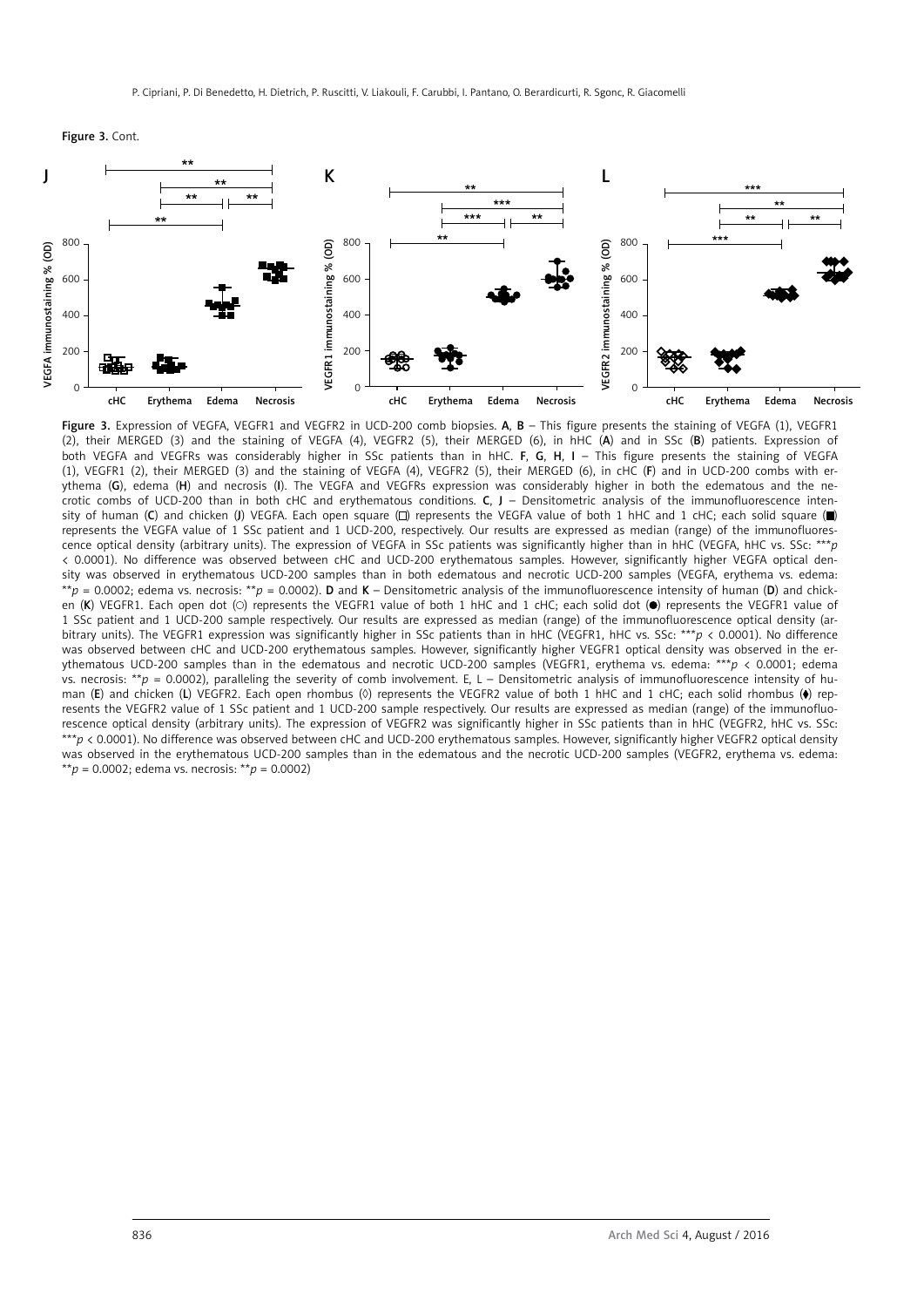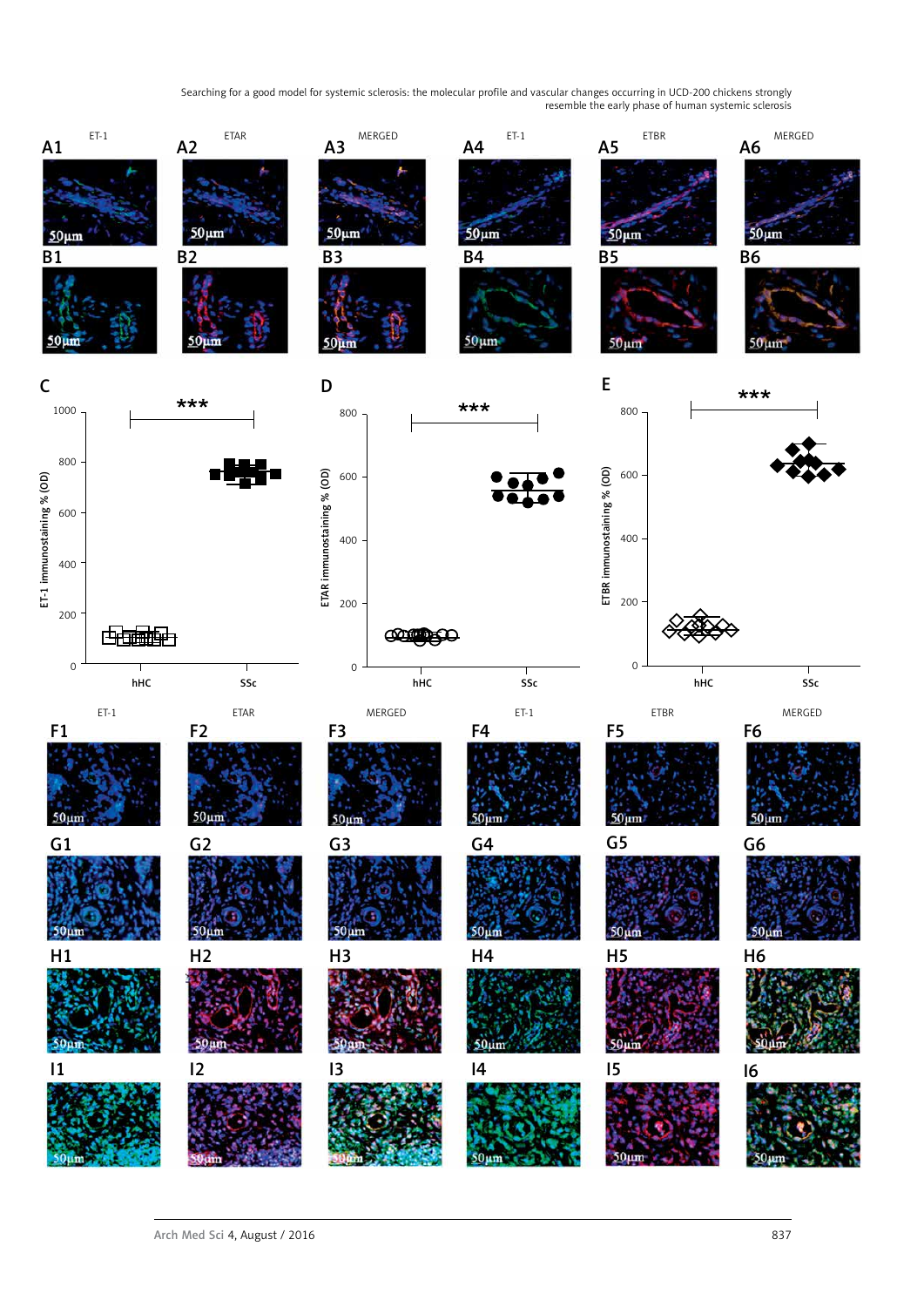Figure 4. Cont.



Figure 4. Expression of ET-1, ETAR and ETBR in UCD-200 comb biopsies. A, B – The figure shows the staining of ET-1 (1), ETAR (2) their MERGED (3) and of ET-1 (4), ETBR (5), their MERGED (6), in hHC (A) and in SSc patients (B). The expression of ET-1, ETAR and ETBR in SSc patients was significant higher than in hHC. F, G, H, I – The figure shows the staining of ET-1 (1), ETAR (2) their MERGED (3) and of ET-1 (4), ETBR (5), their MERGED (6), in cHC (F) and in UCD-200 combs with erythema (G), edema (H) and necrosis (I). The increased expression of the ET-1/ETR axis parallels the severity of the disease. C, J – Densitometric analysis of ET-1 immunofluorescence intensity of human (C) and chicken (J). Each open square  $\Box$ ) represents the ET-1 value of both 1 hHC and 1 cHC; each solid square ( $\blacksquare$ ) represents the ET-1 value of 1 SSc patient and 1 UCD-200 sample. Our results are expressed as median (range) of the immunofluorescence optical density (arbitrary units). The ET-1 expression of SSc patients was significantly higher than in hHC (ET-1, hHC vs. SSc: \*\*\**p* < 0.0001). Significantly higher ET-1 optical density was observed in each UCD-200 group than in cHC. Furthermore, a significant increase of the optical density was observed in parallel with the severity of comb involvement (ET-1, erythema vs. edema: \*\**p* = 0.0002; edema vs. necrosis: \*\**p*  $= 0.0002$ ). D, K – Densitometric analysis of the intensity of immunofluorescence staining of human (D) and chicken (K) ETAR. Each open dot (O) represents the ETAR value of both 1 hHC and 1 cHC; each solid dot (.) represents the ETAR value of 1 SSc patient and 1 UCD-200 sample respectively. Our results are expressed as median (range) of the immunofluorescence optical density (arbitrary units). The expression of ETAR was significantly higher in SSc patients than in hHC (ETAR, hHC vs. SSc: \*\*\**p* < 0.0001). Significantly higher ETAR optical density was observed in each UCD-200 group than in cHC. Furthermore, a significant difference of the optical density was observed when any group of UCD-200 samples was compared with another, showing a progressive increase of the optical density in parallel with the severity of comb involvement (ETAR, erythema vs. edema: \*\**p* < 0.0001; edema vs. necrosis: \*\*p = 0.0002). **E**, L – Densitometric analysis of the intensity of human (**E**) and chicken (L) ETBR immunofluorescence staining . Each open rhombus (0) represents the ETBR value of both 1 hHC and 1 cHC; each solid rhombus ( $\bullet$ ) represents the ETBR value of 1 SSc patient and 1 UCD-200 sample respectively. Our results are expressed as median (range) of the immunofluorescence optical density (arbitrary units). The expression of ETBR was significantly higher in SSc patients than in hHC (ETBR, hHC vs. SSc: \*\*\**p* < 0.0001). Significantly higher ETBR optical density was observed in each UCD-200 group than in cHC. Furthermore, a significant difference of the optical density was observed when any group of UCD-200 samples was compared with another, showing a progressive increase of the optical density in parallel with the severity of comb involvement (ETBR, erythema vs. edema: \**p* = 0.0004; edema vs. necrosis: \**p* = 0.0004)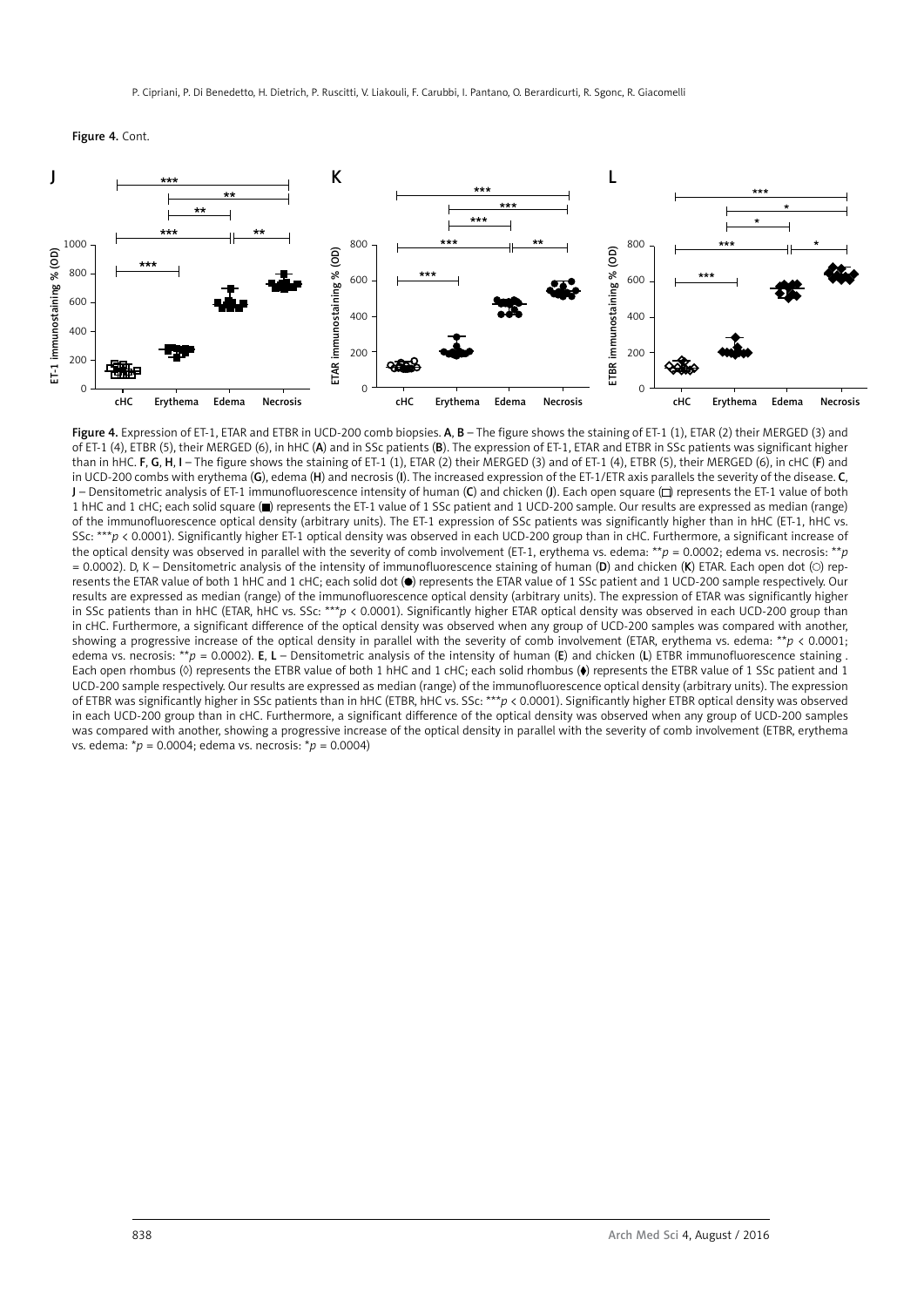

Arch Med Sci 4, August / 2016 839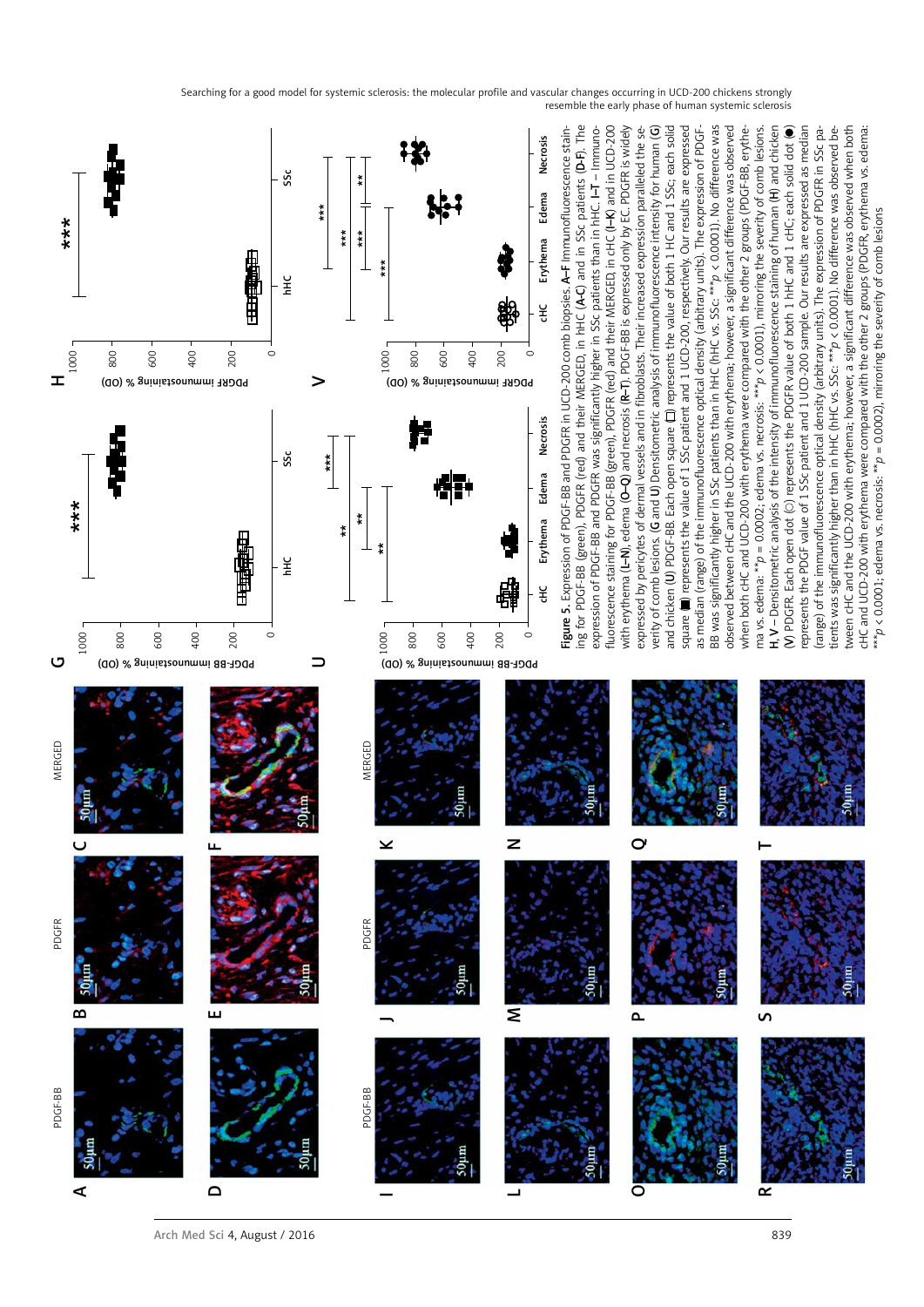

PDGF-BB (G) were found in SSc patients than in hHC (VEGFA, hHC vs. SSc. \*\*\*p < 0.0001; ET-1, hHC vs. SSc. \*\*\*p < 0.0001; PDGF-BB, hHC vs. SSc. \*\*\*p < 0.0001). D – VEGFA concentration in PDGF-BB (G) were found in SSc patients than in hHC (VEGFA, hHC vs. SSc: \*\*\**p* < 0.0001; ET-1, hHC vs. SSc: \*\*\**p* < 0.0001; PDGF-BB, hHC vs. SSc: \*\*\**p* < 0.0001). D – VEGFA concentration in chicken plasma. No difference was observed between cHC and UCD-200 erythematous samples. However, significantly higher VEGFA plasma concentration was observed in erythematous er ET-1 plasma concentration was observed in each UCD-200 group than in cHC, paralleling the severity of comb involvement (ET-1, erythema vs. edema: \*\*p = 0.0002; edema vs. necrosis: er ET-1 plasma concentration was observed in each UCD-200 group than in cHC, paralleling the severity of comb involvement (ET-1, erythema vs. edema: \*\**p* = 0.0002; edema vs. necrosis: ence was observed when both cHC and UCD-200 with erythema were compared with the other 2 groups (PDGF-BB, erythema vs. edema: \*\**p* = 0.0002; edema vs. necrosis: chicken plasma. No difference was observed between cHC and UCD-200 erythematous samples. However, significantly higher VEGFA plasma concentration was observed in erythematous – PDGF-BB concentration in chicken plasma. No difference was observed between cHC and the UCD-200 with erythema; however, a significant difference was observed when both cHC and UCD-200 with erythema were compared with the other 2 groups (PDGF-BB, erythema vs. edema:  $*p = 0.0002$ ; edema vs. necrosis: UCD-200 samples compared with both the edematous and the necrotic UCD-200 samples (VEGFA, erythema vs. edema: \*\*p = 0.0002; edema vs. necrosis: \*\*p = 0.0002). F – Significantly high-UCD-200 samples compared with both the edematous and the necrotic UCD-200 samples (VEGFA, erythema vs. edema: \*\**p* = 0.0002; edema vs. necrosis: \*\**p* = 0.0002). F – Significantly high-\*\**p* = 0.0002). H – PDGF-BB concentration in chicken plasma. No difference was observed between cHC and the UCD-200 with erythema; however, a significant differ- $A^{*}\rho$  < 0.0001), mirroring the severity of comb lesions \*\*\**p* < 0.0001), mirroring the severity of comb lesions  $\mu_{p} = 0.0002$ . H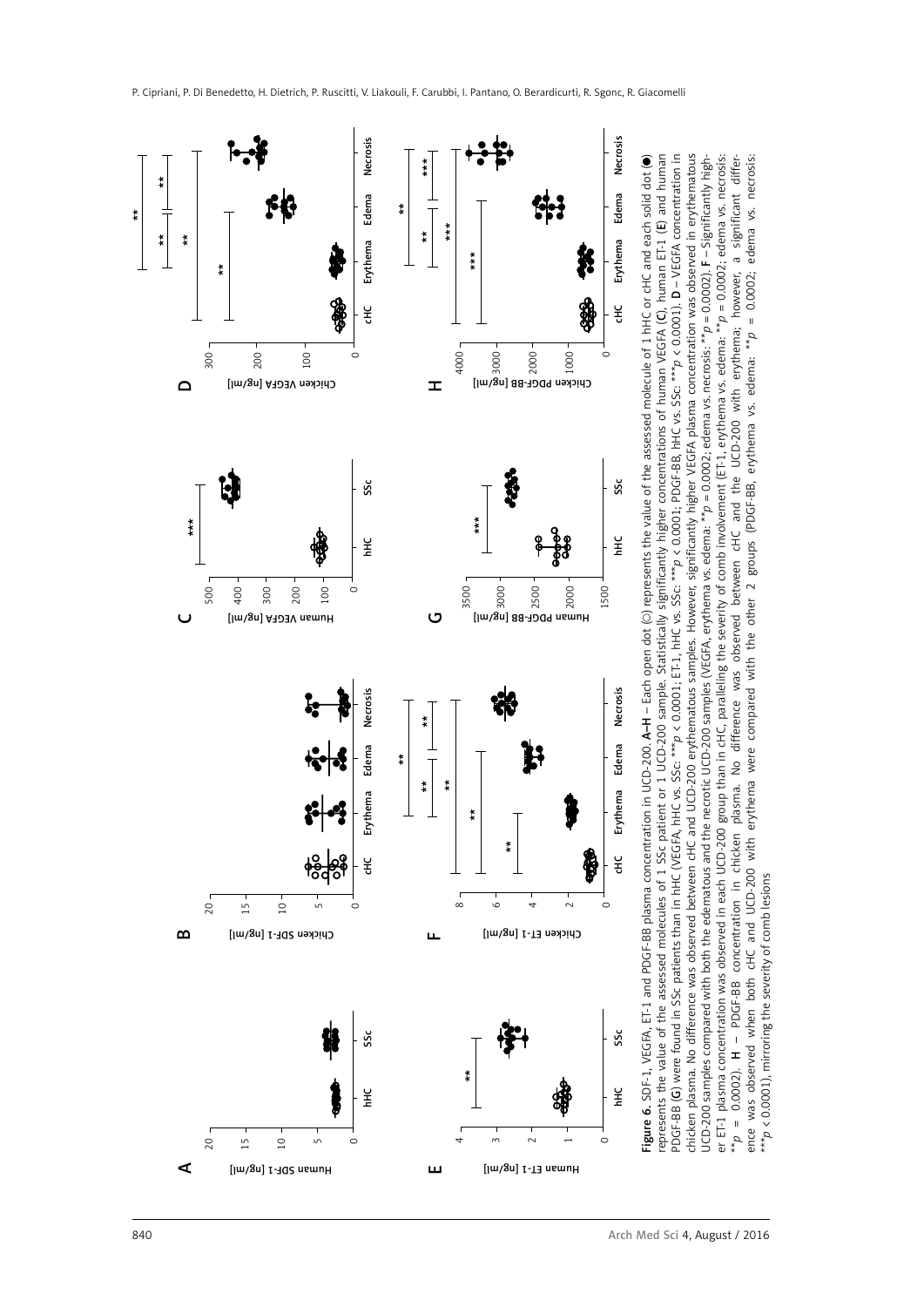the combs and not involving internal organs. Our results showed that SDF-1 and CXCR4 were also expressed by fibroblast cells and their intensity of fluorescence was strongly increased in necrotic biopsies. Circulating fibrocytes, expressing CXCR4, have been reported to migrate to sites of injury and differentiate into myofibroblasts, which may be responsible for collagen production in fibrotic tissue [22]. Fibroblasts, releasing SDF-1, actively contribute to endothelial progenitor cell recruitment, for tissue regeneration, and support chronic inflammation by regulating the recruitment of leukocytes [23]. Taken together, the increase of the SDF-1/CXCR4 axis observed in UCD-200 fibroblasts may support the inflammatory process, and finally, fibrosis.

During human SSc, despite severe tissue hypoxia, adapted angiogenesis does not occur. Indeed, defective vascularization contrasts with the elevated levels of VEGFA found in the serum and in the skin of SSc patients throughout the different SSc phases [24, 25]. VEGFA exerts its effects by binding to VEGFR-1 and VEGFR-2. It was reported that the expression of VEGFR-1 and VEGFR-2 was significantly increased in the skin of SSc patients [26]. VEGFA and VEGFRs are normally expressed by ECs, Ps and fibroblasts, contributing to vessel assembly. During inflammation, inflammatory cells and fibroblasts migrate into the injured site, produce extracellular matrix and express VEGFA [27, 28]. VEGFA, released from ECs and fibroblasts, might contribute to the development and survival of newly formed blood capillaries by promoting both EC and P recruitment [29]. Furthermore, Ps, in contact with EC, produce VEGF that may act in a paracrine manner as a survival and/or stabilizing factor for EC in vessels. On these bases, we reported that VEGFA and VEGFR2 were significantly higher in human SSc skin than in hHC skin. The evidence of increased expression of the VEGFA/VEGFR2/VEGFR1 axis in UCD-200, despite vascular alterations, with significantly reduced vessel density, suggests that the impaired angiogenesis in UCD-200 closely mirrors what has already been reported in human SSc.

Although the trigger mechanisms which are related to the onset of SSc are still largely unknown, it is widely accepted that activated myofibroblasts may promote SSc skin fibrosis by overproduction of collagen-rich extracellular matrix (ECM) [30]. However, the origin of these ECM-producing fibroblasts in SSc has not been conclusively demonstrated [31]. Many different cell types have been proposed, including endothelial cells, mural cells, bone marrow-derived cells, and mesenchymal stem and/or progenitor cells. It is well established that profibrotic pathways can be activated by cytokines, for example TGF-β1, PDGF-BB and ET-1, which are likely to be crucially involved in the pathogenesis of SSc.

The TGF-β involvement in avian SSc has been studied by Prelog *et al.* in a previous work, suggesting a possible explanation of the contradictory observations regarding the role of type 2 isoform of TGF-β in human SSc [32], showing, in this avian model of disease, that a decrease of TGF-β2 synthesis might act as a pro-fibrotic stimulus.

To understand the ET-1 contribution to the avian disease, we assessed in UCD-200 combs the ET-1/ETAR/ETBR expression.

ET-1 has an important role in human SSc, displaying a potent endogenous vasoconstrictor action, which also mediates vascular wall cell proliferation, fibrosis, and inflammation [33]. ET-1 mediates different biological effects through two ET receptors, ETAR and ETBR, both expressed on ECs, Ps and fibroblasts. Altered cellular expression of ET receptors may be associated with different functional responses. Elevated ET-1 expression was observed in skin of patients with early active SSc, associated with increased expression of the ET-1 receptors, at the skin vessels and at the dermal/epidermal junction in SSc skin [34]. Consistent with these observations, increased ET-1 production was observed in SSc fibroblasts, deriving from the affected skin [35]. In SSc-associated fibrotic lung tissue, ETA receptor levels were slightly reduced and ETB receptor levels were slightly elevated, compared with healthy tissue [36]. Confirming these data, we found that levels of ET-1 and its receptors were significantly higher in SSc patients than in hHC. Furthermore, in UCD-200 comb biopsies we found a significant increase of ET-1 and both ETA and ETB receptors. All these molecules showed increased expression in vascular cells and fibroblasts in the early phase of disease, before the onset of fibrosis. We may speculate that in the edematous and necrotic phase of disease, the strong release of ET-1 may be the result of the vascular alterations, resulting in receptor activation. As regards PDGF-BB, it is well known that PDGF is secreted by platelets, monocytes, vascular endothelial cells, and other cell types and binds PDGFR, expressed by fibroblasts and pericytes. A significant increase in expression of PDGFR on Ps within the dermal microvasculature is observed in patients with SSc of recent onset, and fibrotic skin lesions in SSc patients express higher levels of PDGF and PDGF receptors [37–39]. Furthermore, elevated levels of PDGF have been detected in bronchoalveolar lavage of SSc patients. Our results confirmed that PDGF-BB and its receptor were significantly higher in SSc human skin than hHC. Mirroring these results, in UCD-200 we found significantly higher PDGF-BB expression, compared with cHC, and the increased expression of the PDGF-BB/PDGFR axis correlated with severity of lesions, mirroring the evidence reported in human SSc [40].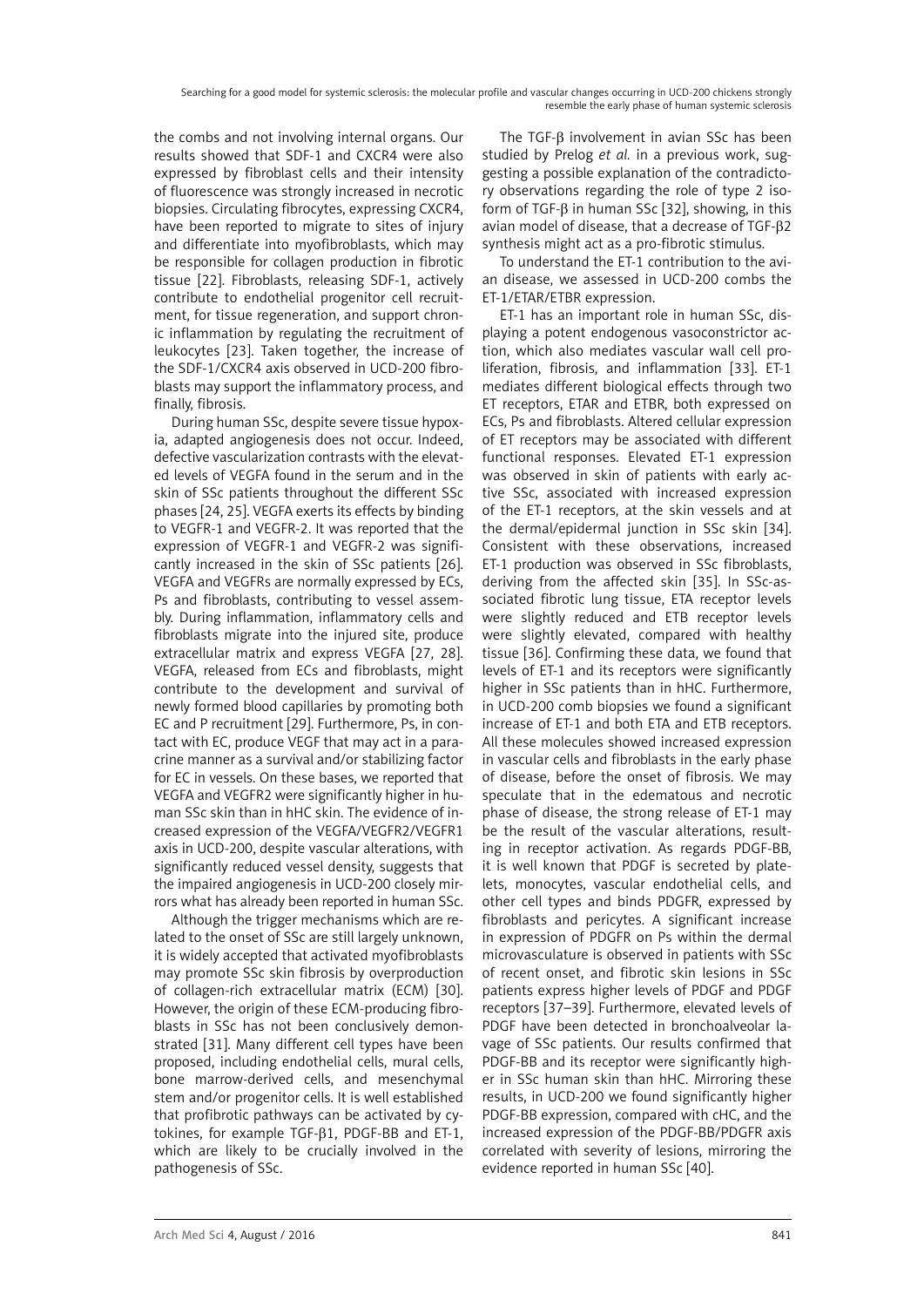As regards plasma levels of SDF-1, VEGFA, ET-1 and PDGF-BB, we found that the circulating levels of these molecules mirror what has been observed in human SSc. In fact, circulating levels of VEGFA were increased in UCD-200, similarly to SSc patients [24]. At present, both the triggers and the sources of VEGFA in plasma samples of UCD-200 remain to be defined. Furthermore, according to human SSc, our study confirms that, in this avian disease, ET-1 and PDGF-BB sera levels were higher than in hHC and seemed to increase together with the progression of the disease.

Considering the failure in compensative vasculogenesis of SSc patients, up-regulation of the SDF-1 level could be expected, due to its positive effect on the recruitment, growth and survival of cells from the bone marrow. Surprisingly, the serum concentration of SDF-1 in human SSc was comparable to healthy controls, suggesting that the circulating homeostasis of SDF-1 and CXCR4 is maintained and the decreased level of SDF-1/ CXCR4 axis in the skin of late SSc patients does not influence the serum level of SDF-1 in SSc patients. The discrepancies between the plasma and tissue levels of SDF-1 in UCD-200 mirror those observed in human SSc [41].

In conclusion, this is the first paper reporting the SDF-1, VEGFA, PDGF-BB and ET-1 alterations in UCD-200. These findings strongly confirm that these molecules, which are involved in human SSc, seem to be similarly involved in this avian model of the disease.

The strong molecular similarities between avian and human SSc observed in this study make the UCD-200 chickens an interesting model to identify the early pathogenetic events linking the vascular damage and the fibrotic process during human disease and to perform new translational therapeutic approaches to SSc.

#### Acknowledgments

The authors thank Mrs. Federica Sensini for her technical assistance.

This work was supported by FIRA (Fondazione Italiana Ricerca per l'Artrite) 2009 and the Austrian Science Fund (FWF): P23230-B13.

#### Conflict of interest

The authors declare no conflict of interest.

#### References

- 1. Trojanowska M. Role of PDGF in fibrotic diseases and systemic sclerosis. Rheumatology 2008; 47: v2-4.
- 2. Cipriani P, Marrelli A, Di Benedetto P, et al. Sclerodermia mesenchymal stem cells display a different phenotype from healthy controls; implications for regenerative medicine. Angiogenesis 2013; 16: 595-607.
- 3. [Liakouli V](http://www.ncbi.nlm.nih.gov/pubmed?term=Liakouli V%5BAuthor%5D&cauthor=true&cauthor_uid=21549861), [Cipriani P](http://www.ncbi.nlm.nih.gov/pubmed?term=Cipriani P%5BAuthor%5D&cauthor=true&cauthor_uid=21549861), [Marrelli A,](http://www.ncbi.nlm.nih.gov/pubmed?term=Marrelli A%5BAuthor%5D&cauthor=true&cauthor_uid=21549861) [Alvaro S](http://www.ncbi.nlm.nih.gov/pubmed?term=Alvaro S%5BAuthor%5D&cauthor=true&cauthor_uid=21549861), [Ruscitti P,](http://www.ncbi.nlm.nih.gov/pubmed?term=Ruscitti P%5BAuthor%5D&cauthor=true&cauthor_uid=21549861) [Gi](http://www.ncbi.nlm.nih.gov/pubmed?term=Giacomelli R%5BAuthor%5D&cauthor=true&cauthor_uid=21549861)[acomelli R.](http://www.ncbi.nlm.nih.gov/pubmed?term=Giacomelli R%5BAuthor%5D&cauthor=true&cauthor_uid=21549861) Angiogenic cytokines and growth factors in systemic sclerosis. [Autoimmun Rev 2](http://www.ncbi.nlm.nih.gov/pubmed/21549861)011; 10: 590-4.
- 4. Wick G, Andersson L, Hala K, et al. Avian models with spontaneous autoimmune diseases. Adv Immunol 2006; 92: 71-117.
- 5. Beyer C, Schett G, Distler O, Distler JHW. Animal models of systemic sclerosis: prospects and limitations. Arthritis Rheum 2010; 62: 2831-44.
- 6. [Sgonc R](http://www.ncbi.nlm.nih.gov/pubmed?term=Sgonc R%5BAuthor%5D&cauthor=true&cauthor_uid=18784145), [Wick G](http://www.ncbi.nlm.nih.gov/pubmed?term=Wick G%5BAuthor%5D&cauthor=true&cauthor_uid=18784145). Pro- and anti-fibrotic effects of TGF-beta in scleroderma. [Rheumatology \(Oxford\)](http://www.ncbi.nlm.nih.gov/pubmed/?term=Pro-+and+anti-fibrotic+effects+of+TGF-%01+in+scleroderma) 2008; 475: v5-7.
- 7. [Del Galdo F](http://www.ncbi.nlm.nih.gov/pubmed?term=Del Galdo F%5BAuthor%5D&cauthor=true&cauthor_uid=24257026), [Matucci-Cerinic M](http://www.ncbi.nlm.nih.gov/pubmed?term=Matucci-Cerinic M%5BAuthor%5D&cauthor=true&cauthor_uid=24257026). The search for the perfect animal model discloses the importance of biological targets for the treatment of systemic sclerosis. [Ann](http://www.ncbi.nlm.nih.gov/pubmed/?term=The+search+for+the+perfect+animal+model+discloses+the+importance+of+biological+targets+for+the+treatment+of+systemic+sclerosis) [Rheum Dis 2](http://www.ncbi.nlm.nih.gov/pubmed/?term=The+search+for+the+perfect+animal+model+discloses+the+importance+of+biological+targets+for+the+treatment+of+systemic+sclerosis)014; 73: 635-6.
- 8. van den Hoogen F, Khanna D, Fransen J, et al. 2013 classification criteria for systemic sclerosis: an American College of Rheumatology/European League against Rheumatism Collaborative Initiative. Arthritis Rheum 2013; 65: 2737-47.
- 9. van den Hoogen F, Khanna D, Fransen J, et al. 2013 classification criteria for systemic sclerosis: an American College of Rheumatology/European League Against Rheumatism Collaborative Initiative. Ann Rheum Dis 2013; 72: 1747-55.
- 10. [Hunzelmann N,](http://www.ncbi.nlm.nih.gov/pubmed?term=Hunzelmann N%5BAuthor%5D&cauthor=true&cauthor_uid=18515867) [Genth E,](http://www.ncbi.nlm.nih.gov/pubmed?term=Genth E%5BAuthor%5D&cauthor=true&cauthor_uid=18515867) [Krieg T,](http://www.ncbi.nlm.nih.gov/pubmed?term=Krieg T%5BAuthor%5D&cauthor=true&cauthor_uid=18515867) et al. [Registry of the](http://www.ncbi.nlm.nih.gov/pubmed?term=Registry of the German Network for Systemic Scleroderma%5BCorporate Author%5D) [German Network for Systemic Scleroderma.](http://www.ncbi.nlm.nih.gov/pubmed?term=Registry of the German Network for Systemic Scleroderma%5BCorporate Author%5D) The registry of the German Network for Systemic Scleroderma: frequency of disease subsets and patterns of organ involvement. Rheumatology (Oxford) 2008; 47: 1185-92.
- 11. Waszczykowska A, Goś R, Waszczykowska E, Dziankowska-Bartkowiak B, Jurowski P. [Prevalence of ocular man](http://www.ncbi.nlm.nih.gov/pubmed/24482658)[ifestations in systemic sclerosis patients.](http://www.ncbi.nlm.nih.gov/pubmed/24482658) Arch Med Sci 2013; 9: 1107-13.
- 12. Sgonc R, Gruschwitz MS, Dietrich H, Recheis H, Gershwin ME, Wick G. Endothelial cell apoptosis is a primary pathogenetic event underlying skin lesions in avian and human scleroderma. J Clin Invest 1996; 98: 785-92.
- 13. Sgonc R. The vascular perspective of systemic sclerosis: of chickens, mice and men. Int Arch Allergy Immunol 1999; 120: 169-76.
- 14. [Kucia M](http://www.ncbi.nlm.nih.gov/pubmed?term=Kucia M%5BAuthor%5D&cauthor=true&cauthor_uid=15339043), [Jankowski K,](http://www.ncbi.nlm.nih.gov/pubmed?term=Jankowski K%5BAuthor%5D&cauthor=true&cauthor_uid=15339043) [Reca R](http://www.ncbi.nlm.nih.gov/pubmed?term=Reca R%5BAuthor%5D&cauthor=true&cauthor_uid=15339043), et al. CXCR4-SDF-1 signalling, locomotion, chemotaxis and adhesion. [J Mol Histol](http://www.ncbi.nlm.nih.gov/pubmed/?term=CXCR4%E2%80%93SDF-1+signalling%2C+locomotion%2C+chemotaxis+and+adhesion) 2004; 35: 233-45.
- 15. Jo DY, Rafii S, Hamada T, Moore MA. Chemotaxis of primitive hematopoietic cells in response to stroma cell derived factor-1. J Clin Invest 2000; 105: 101-11.
- 16. Aghi M, Cohen KS, Klein RJ, Scadden DT, Chiocca EA. Tumor stromal-derived factor-1 recruits vascular progenitors to mitotic neovasculature, where micro-environment influences their differentiated phenotypes. Cancer Res 2006; 66: 9054-64.
- 17. Pablos JL, Amara A, Bouloc A, et al. Stromal-cell derived factor is expressed by dendritic cells and endothelium in human skin. Am J Pathol 1999; 155: 1577-86.
- 18. Cipriani P, Franca Milia A, Liakouli V, et al. Differential expression of stromal cell-derived factor 1 and its receptor CXCR4 in the skin and endothelial cells of systemic sclerosis patients: pathogenetic implications. Arthritis Rheumatism 2006; 54: 3022-33.
- 19. [Seo J,](http://www.ncbi.nlm.nih.gov/pubmed?term=Seo J%5BAuthor%5D&cauthor=true&cauthor_uid=19289100) [Kim YO](http://www.ncbi.nlm.nih.gov/pubmed?term=Kim YO%5BAuthor%5D&cauthor=true&cauthor_uid=19289100), [Jo I](http://www.ncbi.nlm.nih.gov/pubmed?term=Jo I%5BAuthor%5D&cauthor=true&cauthor_uid=19289100). Differential expression of stromal cell-derived factor 1 in human brain microvascular endothelial cells and pericytes involves histone modifications. [Biochem Biophys Res Commun 2](http://www.ncbi.nlm.nih.gov/pubmed/?term=Differential+expression+of+stromal+cell-derived+factor+1+in+human+brain+microvascular+endothelial+cells+and+pericytes+involves+histone+modifications)009; 382: 519-24.
- 20. Middleton J, Neil S, Wintle J, et al. Transcytosis and surface presentation of IL-8 by venular endothelial cells. Cell 1997; 91: 385-95.